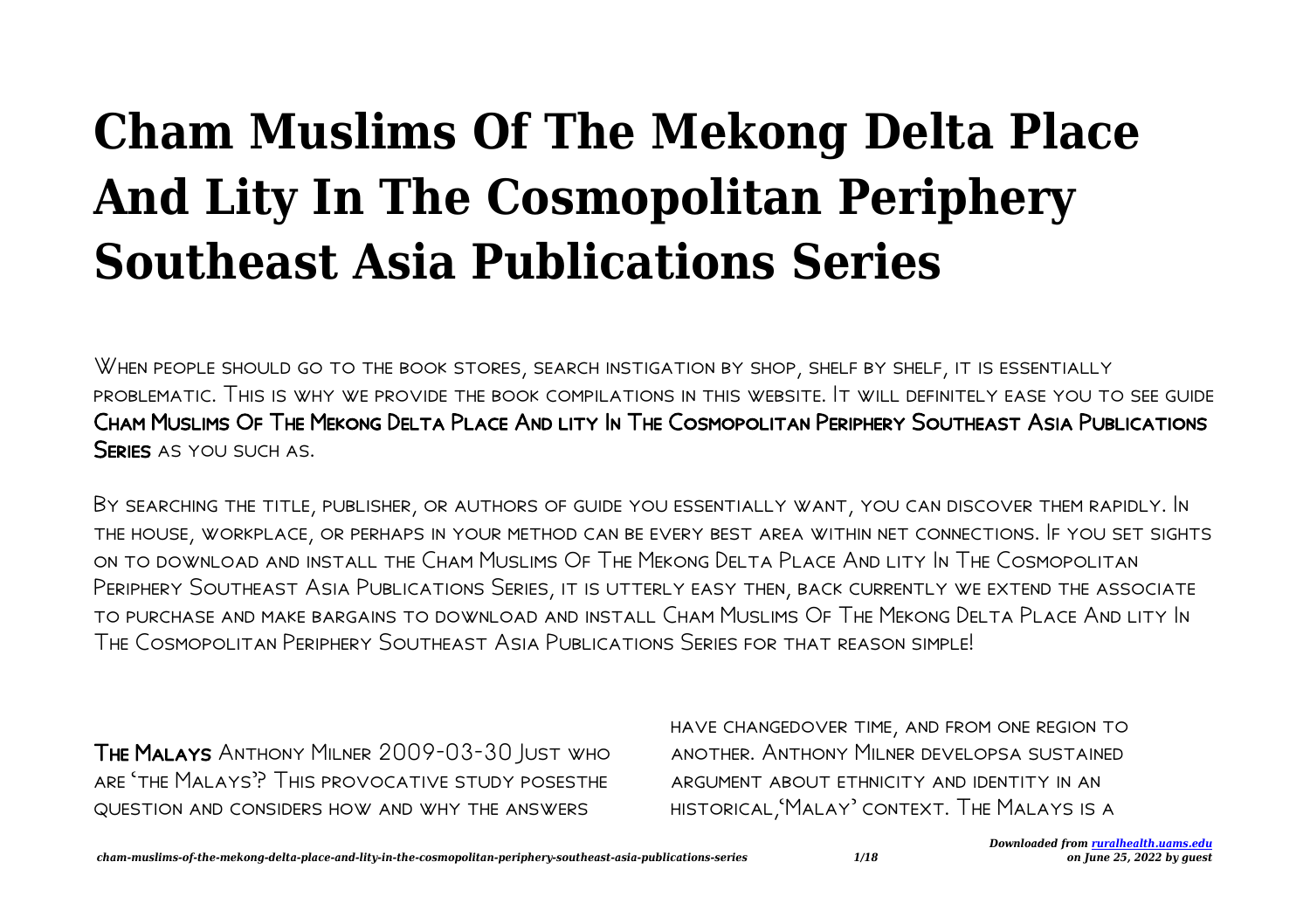comprehensiveexamination of the origins and development of Malay identity,ethnicity, and consciousness over the past five centuries. Covers the political, economic, and cultural development of theMalays Explores the Malay presence in Brunei, Singapore, Indonesia,Thailand, Cambodia, Sri Lanka, and South Africa, as well as themodern Malay show-STATE OF MALAYSIA OFFERS DIPLOMATIC SPECULATION about ways Malay ethnicity willdevelop and be challenged in the future Encyclopedia of Stateless Nations: Ethnic and National Groups around the World, 2nd Edition James B. Minahan 2016-08-01 This book addresses the numerous national movements of ethnic groups around the world seeking independence, more self-rule, or autonomy—movements that have proliferated exponentially in the 21st century. • Provides readers WITH AN UNDERSTANDING OF A GLOBAL PHENOMENON THAT continues even today • Presents specific, hard-to-find information on the many ethnic and national groups seeking greater self-government in an easy-to-access format with up-to-date facts and histories • PROVIDES FURTHER READING SUGGESTIONS, AN INDEX, AND AN appendix of dates of independence declarations by **NATION** 

Historical Dictionary of the Peoples of the

Southeast Asian Massif Jean Michaud 2016-10-14 DWELLING IN THE HIGHLAND AREAS OF NORTHEAST INDIA, Bangladesh, Southwest China, Taiwan, Burma (Myanmar), Thailand, Cambodia, Vietnam, Laos, and Peninsular Malaysia are hundreds of "peoples". Together their population adds up to 100 million, more than most of the countries they live in. Yet in each of these countries, they are regarded as minorities. This second edition of Historical Dictionary of the Peoples of the Southeast Asian Massif contains a chronology, an introduction, and an extensive bibliography. The dictionary section has over 700 cross-referenced entries on about 300 groups, the ten countries they live in, their historical figures, and their salient political, economic, social, cultural and religious aspects. This book is an excellent access point for students, researchers, and anyone wanting to know more. Food Anxiety in Globalising Vietnam Judith Ehlert 2018-01-01 This open access book approaches the anxieties inherent in food consumption and production in Vietnam. The country's rapid and recent economic integration into global agro-food systems and consumer markets spurred a new quality of food safety concerns, health issues and distrust in food distribution networks that have become increasingly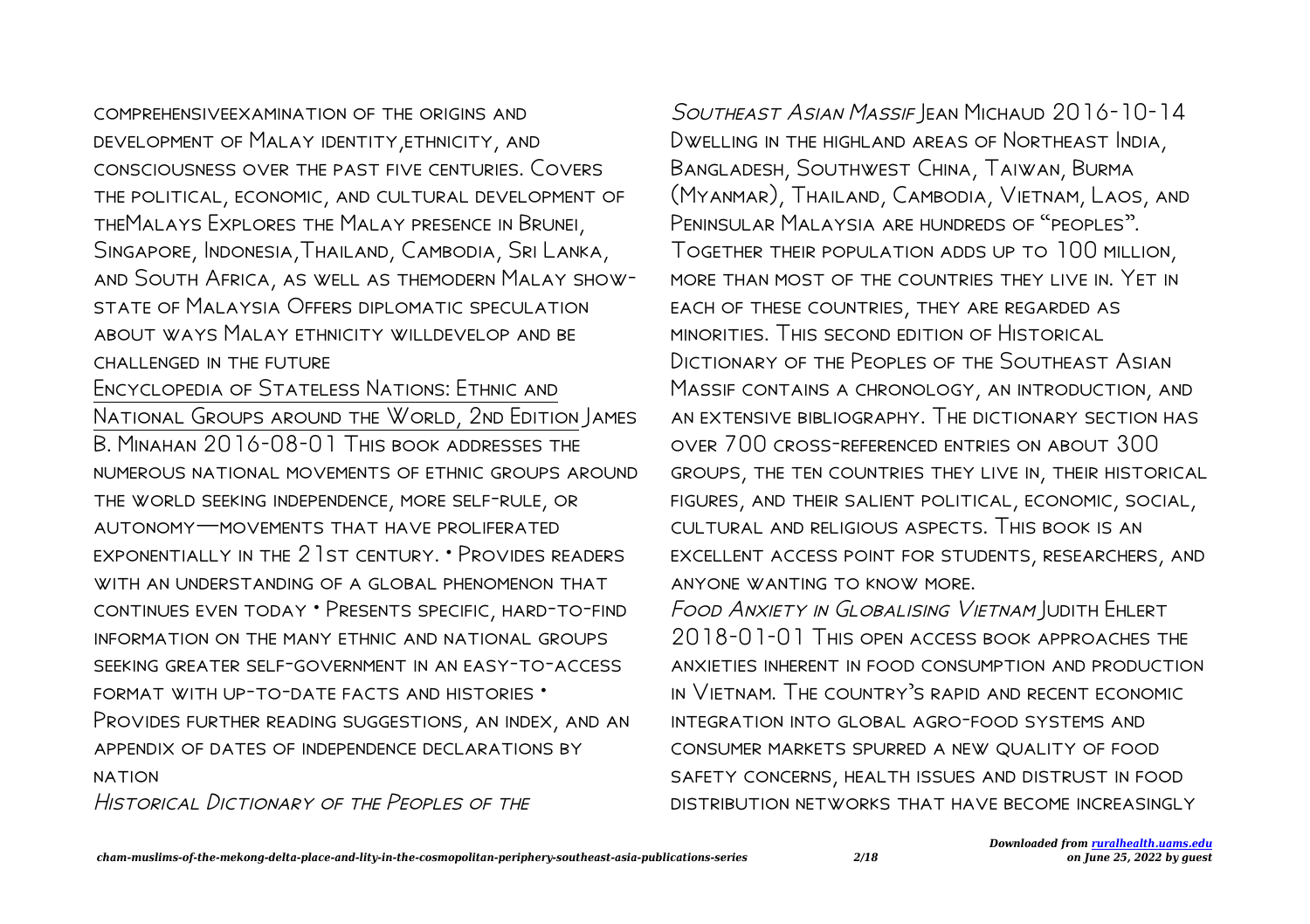obscured. This edited volume further puts the eating body centre stage by following how gendered body norms, food taboos, power structures and social differentiation shape people's ambivalent relations with food. It uncovers Vietnam's trajectories of agricultural modernisation against which consumers and producers manoeuvre amongst food selfsufficiency, security and abundance. Food Anxiety in Globalising Vietnam is explicitly about 'dangerous' food – regarding its materiality and meaning. It provides social science perspectives on anxieties related to food and surrounding discourses that travel between the local and the global, the individual and society and into the body. Therefore, the book's lens of food anxiety matters for social theory and for understanding the embeddedness and discontinuities of food globalizations in Vietnam and beyond. Due to its rich empirical base, methodological approaches and thematic foci, it will appeal to scholars, practitioners and students alike.-- A Heritage of Ruins William R. Chapman 2013-07-31 The ancient ruins of Southeast Asia have long sparked curiosity and romance in the world's imagination. They appear in accounts of nineteenthcentury French explorers, as props for Indiana Jones' adventures, and more recently as the scene of Lady

Lara Croft's fantastical battle with the forces of evil. They have been featured in National Geographic magazine and serve as backdrops for popular television travel and reality shows. Now William Chapman's expansive new study explores the varied roles these monumental remains have played in the histories of Southeast Asia's modern nations. Based on more than fifteen years of travel, research, and visits to hundreds of ancient sites, A Heritage of Ruins shows the close connection between "ruins conservation" and both colonialism and nation building. It also demonstrates the profound impact of European-derived ideas of historic and aesthetic SIGNIFICANCE ON ANCIENT RUINS AND HOW THESE CONTINUE to color the management and presentation of sites in Southeast Asia today. Angkor, Pagan (Bagan), Borobudur, and Ayutthaya lie at the center of this cultural and architectural tour, but less visited sites, including Laos's stunning Vat Phu, the small temple platforms of Malaysia's Lembah Bujang Valley, the candi of the Dieng Plateau in Java, and the ruins of Mingun in Burma and Wiang Kum Kam near Chiang Mai in northern Thailand, are also discussed. All share a relative isolation from modern urban centers of population, sitting in park-like settings, serving as objects of tourism and as lynchpins for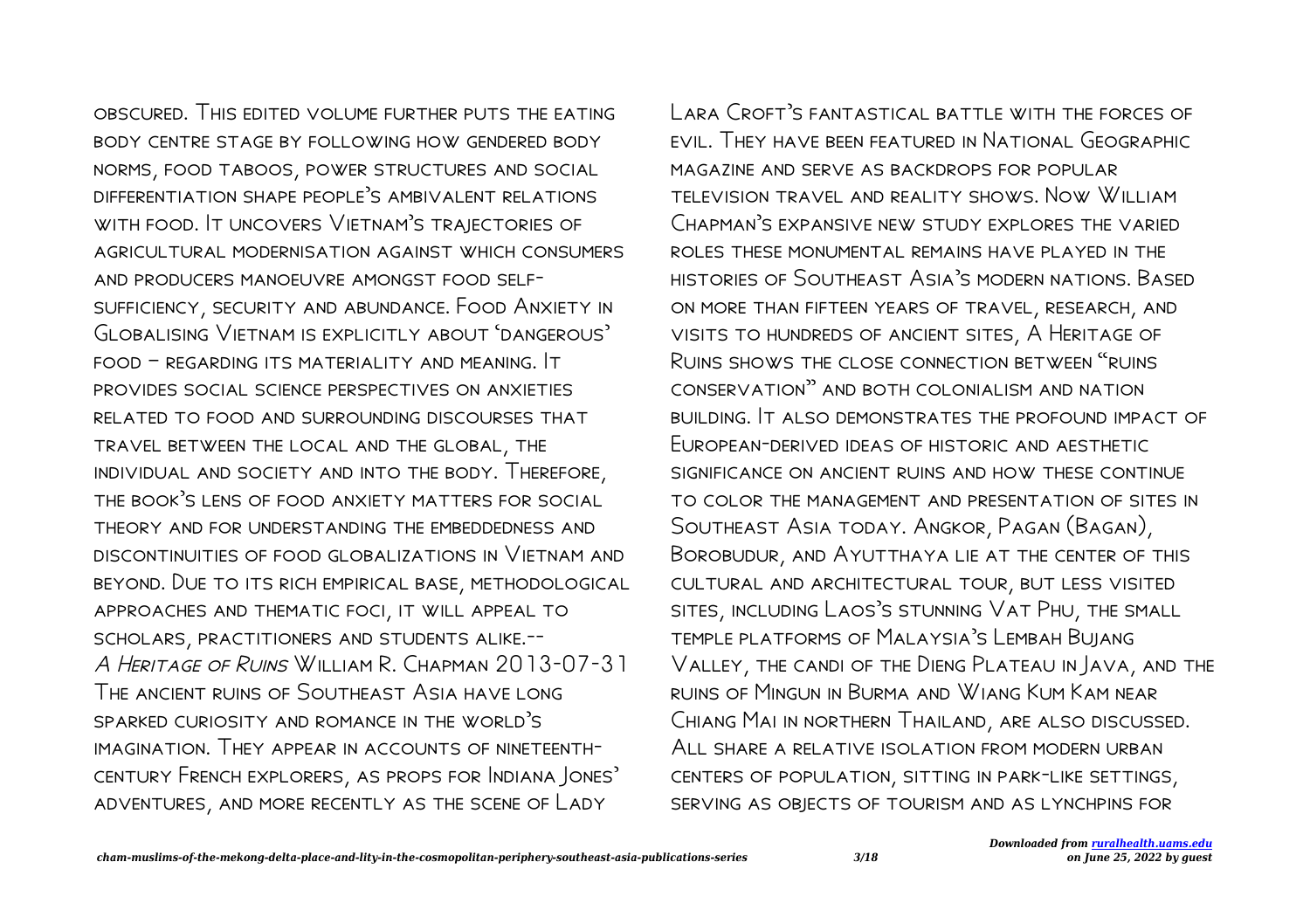local and even national economies. Chapman argues that these sites also remain important to surrounding residents, both as a means of income and as continuing sources of spiritual meaning. He examines the complexities of heritage efforts in the context of present-day expectations by focusing on the roles of both outside and indigenous experts in conservation and management and on attempts by local populations to reclaim their patrimony and play a larger role in protection and interpretation. Tracing THE HISTORY OF INTERVENTIONS AIMED AT HAI TING TIME'S decay, Chapman provides a chronicle of conservation efforts over a century and a half, highlighting the significant part foreign expertise has played in the region and the ways that national programs have, in recent years, begun to break from earlier models. The book ends with suggestions for how Southeast Asian managers and officials might best protect their incomparable heritage of art and architecture and how this legacy might be preserved for future generations.

THE PUNJAB BORDERLAND ILYAS CHATTHA 2022-01-31 Offers insights into how the new international boundary between India and Pakistan was made, subverted, and transformed.

#### Islam in Southeast Asia: Oxford Bibliographies Online

Research Guide Fred von der Mehden 2010-05-01 This ebook is a selective guide designed to help scholars and students of Islamic studies find reliable sources OF INFORMATION BY DIRECTING THEM TO THE REST AVAILABLE SCHOLARLY MATERIALS IN WHATEVER FORM OR FORMAT THEY appear from books, chapters, and journal articles to online archives, electronic data sets, and blogs. WRITTEN BY A LEADING INTERNATIONAL AUTHORITY ON THE subject, the ebook provides bibliographic information supported by direct recommendations about which sources to consult and editorial commentary to make it clear how the cited sources are interrelated related. A reader will discover, for instance, the most reliable introductions and overviews to the topic, and the most important publications on various areas of scholarly interest within this topic. In Islamic studies, as in other disciplines, researchers at all levels are drowning in potentially useful scholarly information, and this guide has been created as a tool for cutting through that material to find the exact source you need. This ebook is a static version of an article from Oxford Bibliographies Online: Islamic Studies, a dynamic, continuously updated, online resource designed to provide authoritative guidance through scholarship and other materials relevant to the study of the Islamic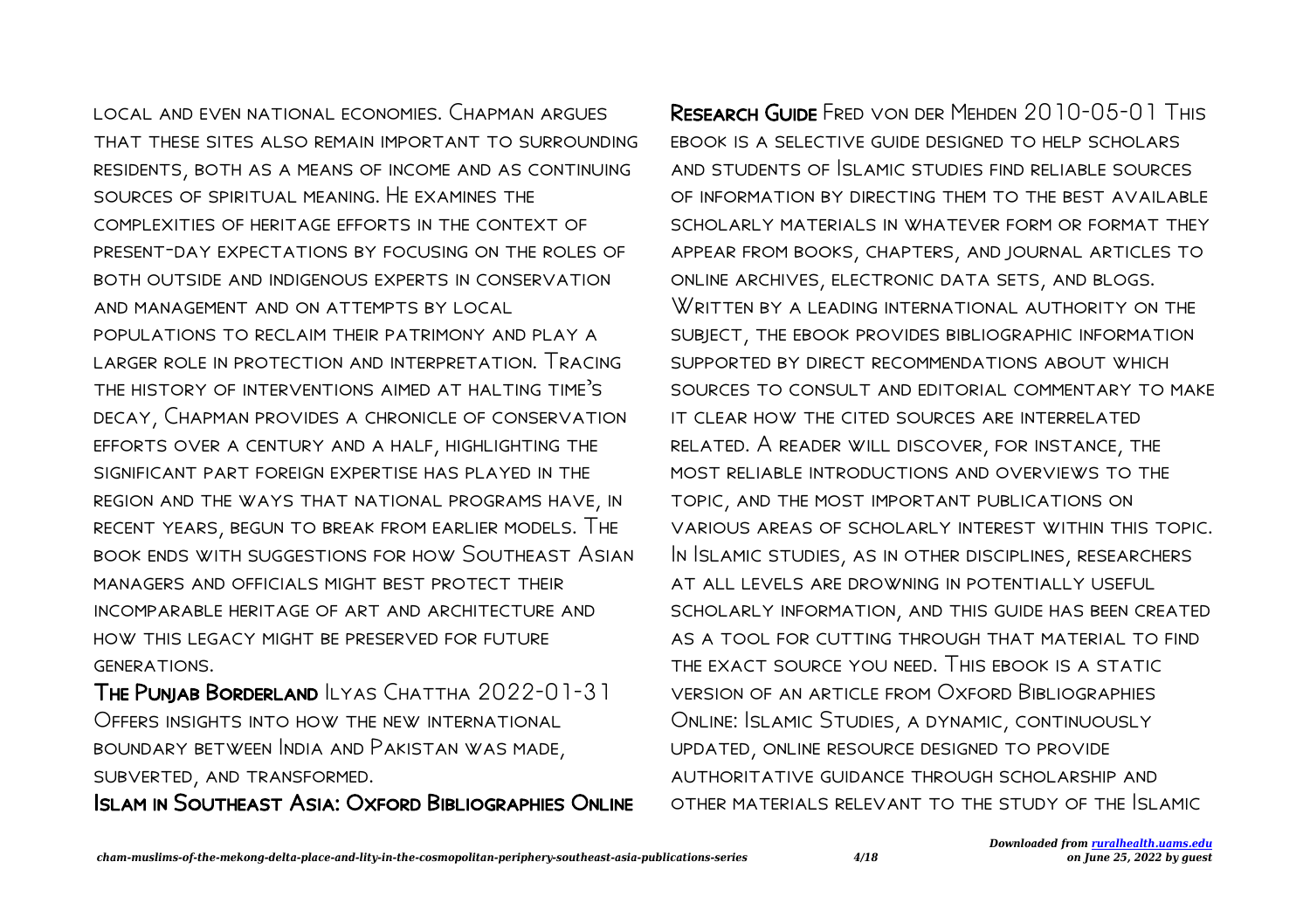religion and Muslim cultures. Oxford Bibliographies Online covers most subject disciplines within the social science and humanities, for more information visit www.aboutobo.com.

Religion in Southeast Asia: An Encyclopedia of Faiths and Cultures Jesudas M. Athyal 2015-03-10 This engaging encyclopedia covers the religions and religious traditions of various Southeast Asian countries, including Brunei, Burma, Cambodia, Indonesia, Laos, Malaysia, the Philippines, Thailand, and VIETNAM. • PROMOTES RESPECT FOR CULTURAL diversity by helping students learn about the religious traditions important to many Asian Americans • Highlights important information about countries, cultures, religious practices, and key figures in 50 sidebars • Examines a variety of religions in Southeast Asia • Includes contributions from American, European, and Asian scholars Soul Catcher Merle Ricklefs 2018-07-31 Mangkunagara I (1726-95) was one of the most flamboyant figures of 18th-century Java. A charismatic rebel from 1740 to 1757 and one of the foremost military commanders of his age, he won the loyalty of many followers. He was also a devout MUSLIM OF THE MYSTIC SYNTHESIS STYLE, A DEVOTEE OF Javanese culture and a lover of beautiful women and

Dutch gin. His enemies—the Surakarta court, his uncle the rebel and later Sultan Mangkubumi of Yogyakarta and the Dutch East India Company—were unable to subdue him, even when they united against him. In 1757 he settled as a semi-independent prince in Surakarta, pursuing his objective of as much independence as possible by means other than war, a frustrating time for a man who was a fighter to his fingertips. Professor Ricklefs here employs an extraordinary range of sources in Dutch and Javanese—among them Mangkunagara I's voluminous autobiographical account of his years at war, the earliest autobiography in Javanese so far known—to bring this important figure to life. As he does so, our understanding of Java's devastating civil war of the mid-18th century is transformed and much light is shed on Islam and culture in Java.

Tradition, Revolution, and Market Economy in a North Vietnamese Village, 1925–2006 Hy Van Luong 2010-08-15 Tradition, Revolution, and Market Economy in a North Vietnamese Village examines both continuity and change over eight decades in a small rural village deep in the North Vietnamese countryside. Son-Duong, a community near the Red River, experienced firsthand the ravages of French colonialism and the American war, as well as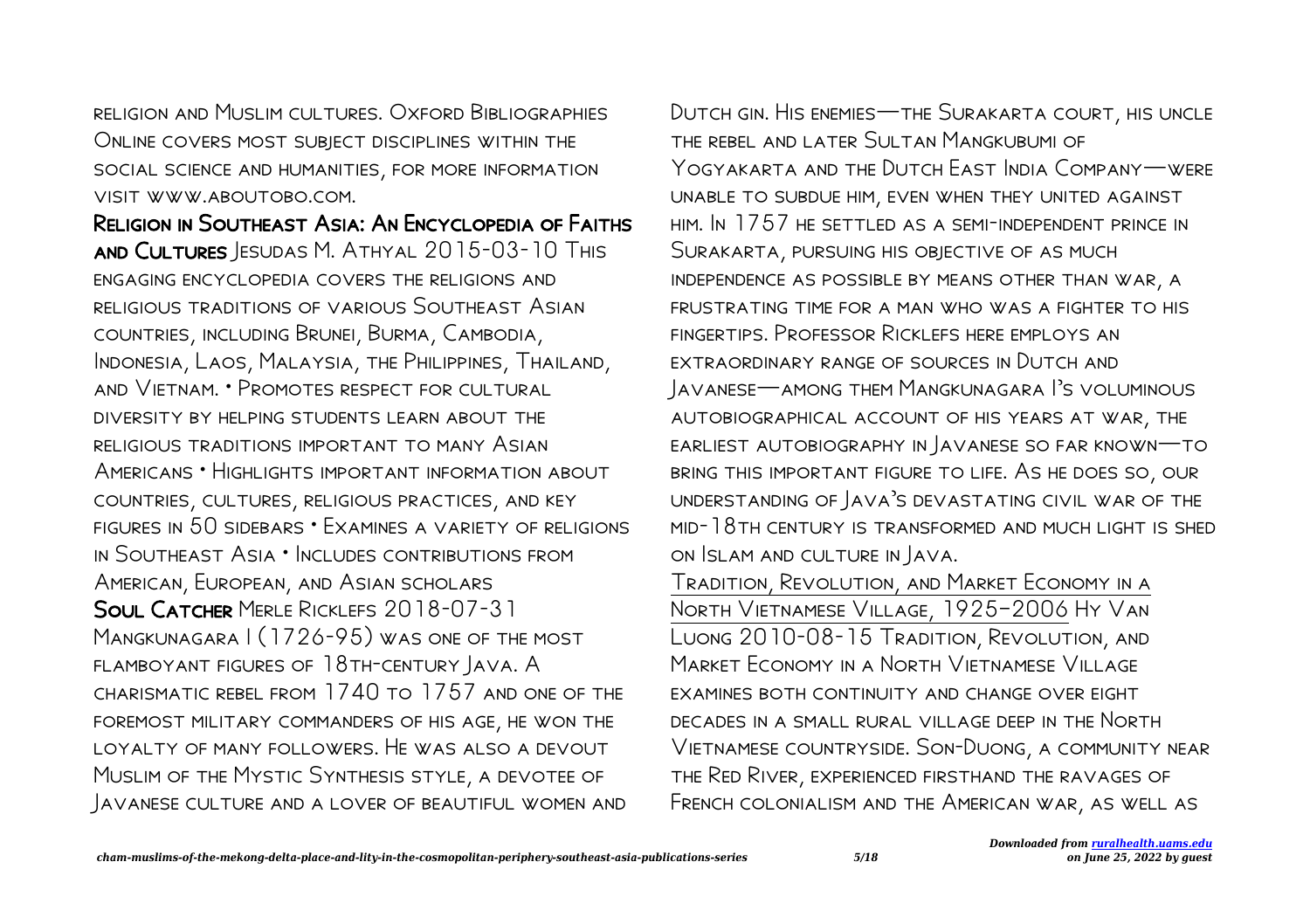the socialist revolution and Vietnam's recent reintegration into the global market economy. In this revised and expanded edition of his 1992 book, Revolution in the Village, Hy V. Luong draws on newly available archival documents in Hanoi, narratives by villagers, and three field seasons from the late 1980s to 2006. He situates his finely drawn village portrait within the historical framework of the Vietnamese revolution and the recent reforms in Vietnam. The richness of the oral testimony of surviving villagers enables the author to follow them throughout political and economic upheavals, compiling a wealth of original data as they actively restructure their daily lives. In his analysis of the implications of these data for theoretical models of agrarian transformation, Luong argues that local traditions have played a major role in shaping villagers' responses to colonialism, socialist policies, and the global market economy. His work, spanning eight decades of sociocultural change, will interest students and scholars of the Vietnamese revolution, agrarian politics, peasant societies, French colonialism, and socialist transformation. Connected and Disconnected in Viet Nam Philip Taylor 2016-03-31 Vietnam's shift to a market-based society has brought about profound realignments in

its people's relations with each other. As the nation continues its retreat from the legacies of war and socialism, significant social rifts have emerged that divide citizens by class, region and ethnicity. By drawing on social connections as a traditional resource, Vietnamese are able to accumulate wealth, overcome marginalisation and achieve social mobility. However, such relationship-building strategies are also fraught with peril for they have the potential to entrench pre-existing social divisions and lead to new forms of disconnectedness. This book examines the dynamics of connection and disconnection in the lives of contemporary Vietnamese. It features 11 chapters by anthropologists who draw upon research in both highland and lowland contexts to shed light on social capital disparities, migration inequalities and the benefits and perils of gift exchange. The authors investigate ethnic minority networks, the politics of poverty, patriotic citizenship, and the 'heritagisation' OF CULTURE. TRACING SHIFTS IN HOW VIETNAMESE PEOPLE relate to their consociates and others, the chapters elucidate the social legacies of socialism, nationbuilding and the transition to a globalised marketbased economy. With compelling case studies and including many previously unheard perspectives, this book offers original insights into social ties and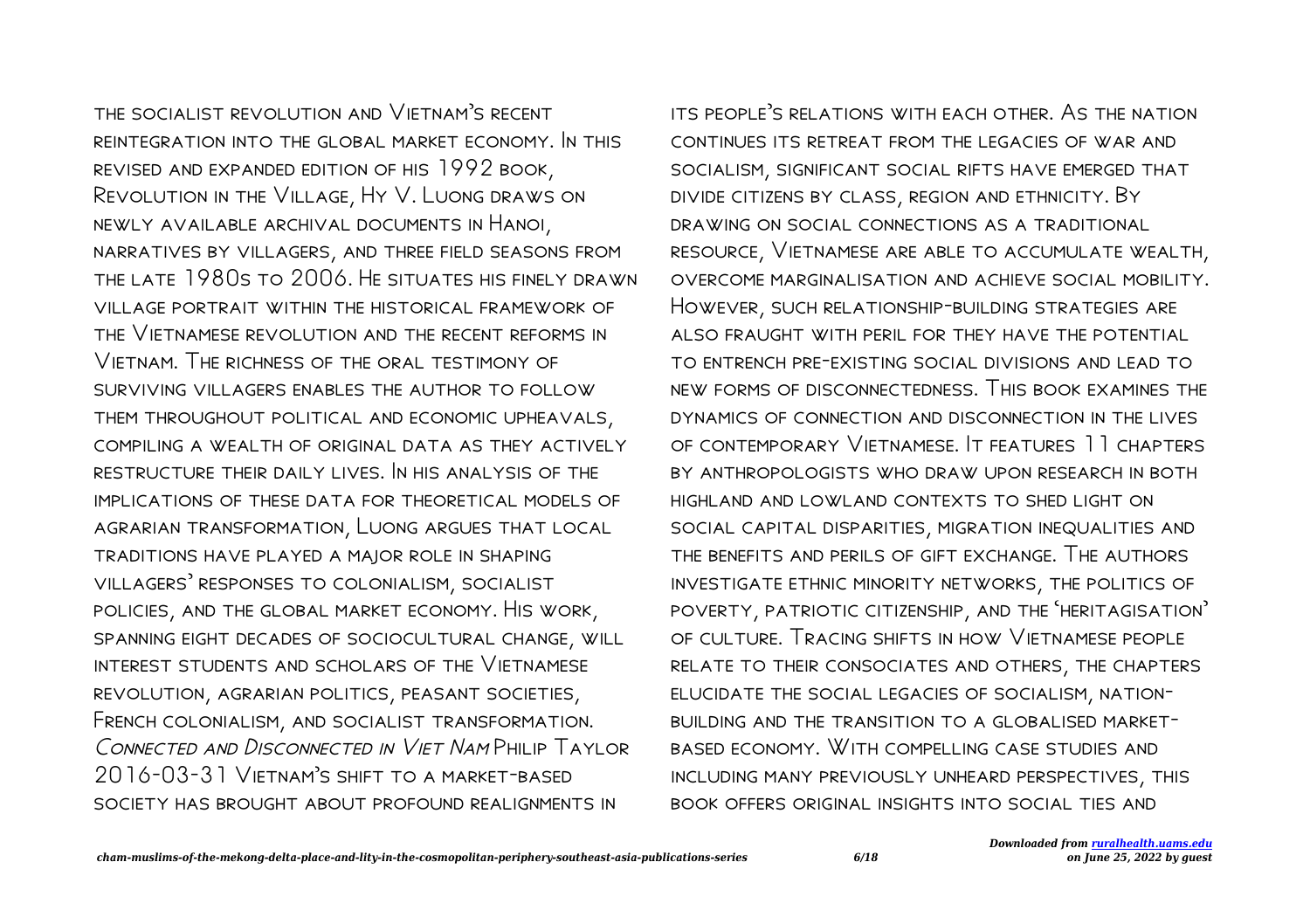divisions among the modern Vietnamese. MULTICULTURAL CHALLENGES AND REDEFINING IDENTITY IN East Asia Nam-Kook Kim 2016-04-15 Globalization and increased migration have brought both new opportunities and new tensions to traditional East ASIAN SOCIETIES. MULTICULTURAL CHALLENGES AND Redefining Identity in East Asia draws together a wide range of distinguished local scholars to discuss multiculturalism and the changing nature of social identity in East Asia. Regional specialists review specific events and situations in China, Korea, Japan, Thailand, Vietnam, Singapore, Taiwan, Malaysia, Indonesia, and the Philippines to provide a focus on life as it is lived at the local level whilst also tracing macro discourses on the national issues affected by multiculturalism and identity. The contributors look at the uneven multicultural development across these different countries and how to bridge the gap between locality and universality. They examine how ethnic majorities and minorities can achieve individual rights, exert civic responsibility, and explain how to construct a deliberative framework to make sustainable democracy possible. This book considers the emergence of a new cross-national network DESIGNED TO ADDRESS MULTICULTURAL CHALLENGES AND imagines an East Asian community with shared values

OF INDIVIDUAL DIGNITY AND MULTICULTURAL DIVERSITY. WITH STRONG EMPIRICAL SUPPORT IT PUTS FORWARD A regulative ideal by which a new paradigm for multicultural coexistence and regional cooperation can be realized.

CHAM MUSLIMS OF THE MEKONG DELTA PHILIP TAYLOR 2007 "THIS STUDY DESCRIBES THE SETTI EMENT HISTORY and origin narratives of the Cham Muslims of the Mekong delta, and explains their religious practices, material life and relationship with the state in Vietnam and Cambodia. It offers original insights into RELIGIOUS AND ETHNIC DIFFERENTIATION IN THE MEKONG DFI TA that will enrich the comparative study of culturally pluralist societies, and contributes significantly to the study of Islam, cosmopolitanism, trade, rural development and resistance and the Malay diaspora."--BOOK JACKET.

Cambodia's Muslims and the Malay World Philipp Bruckmayr 2019-03-25 In Cambodia's Muslims and the Malay World Philipp Bruckmayr examines the development of Cambodia's Muslim minority from the mid-19th to the 21st century. Particular attention is paid to Malay influence, Islamic factionalism and the minority context.

Borders and Beyond Betti Rosita Sari 2018-12-26 This book contributes to a better understanding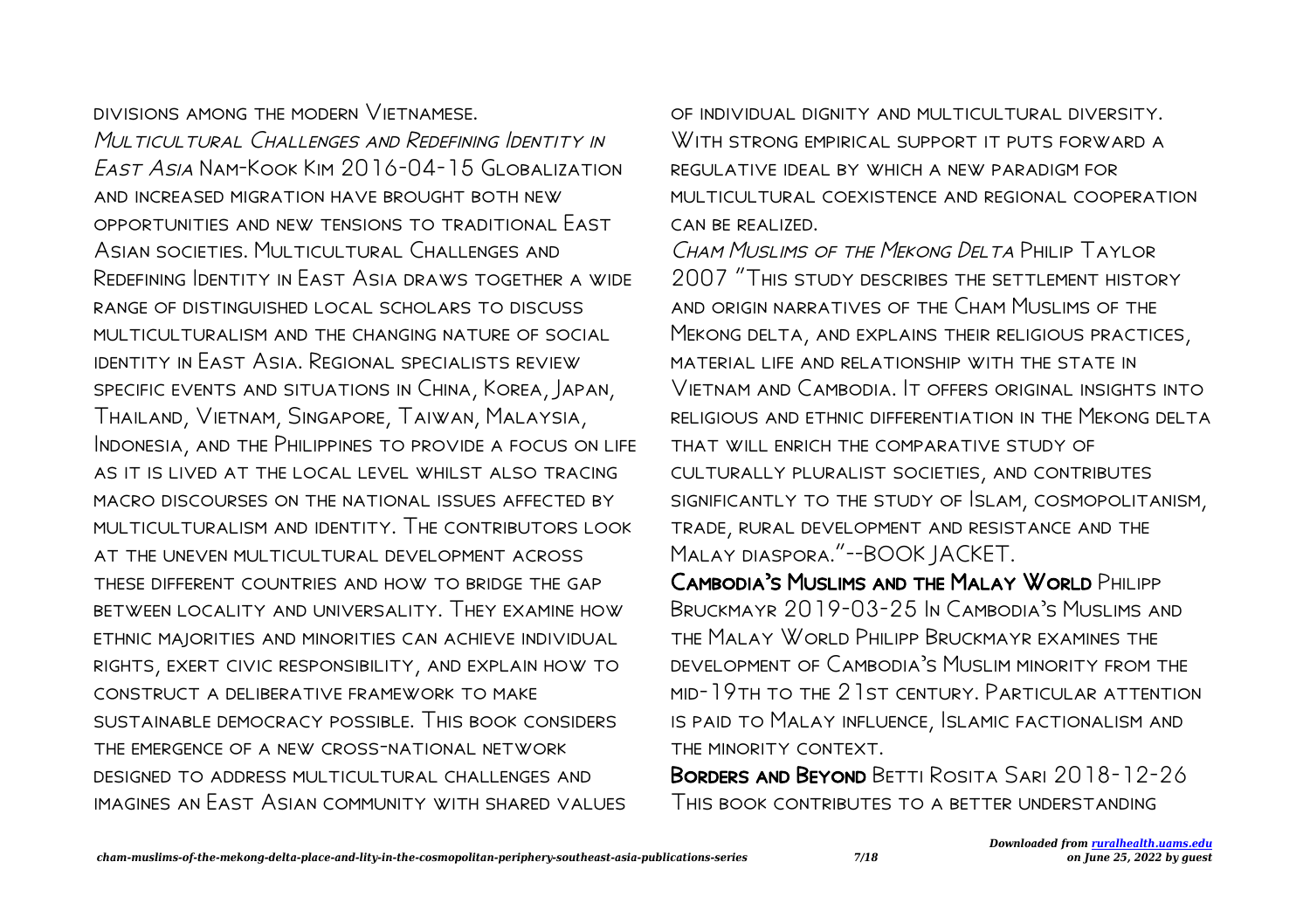about the dynamics of transnational migration and diaspora in Northern Thailand border areas with Myanmar and Laos. Border cities in Southeast Asia are places that have unique characteristics because of rapid development which includes the process of transnational migration and diaspora communities from neighboring countries. Historically, different ethnic groups had migrated in the border areas of mainland Southeast Asian countries and China. Border cities, such as Mae Sai and Chiang Khong, are strategic places for refugees, minority groups, and others from neighboring countries to reside either temporary or permanently. The infrastructure and economic developments of those two cities in the border areas have not only influenced the formation of those two cities into multicultural societies, but also become more modern cities with various economic activities. Both Mae Sai and Chiang Khong gradually became more densely populated and have transformed into economic and tourist destinations because they have low-price goods, duty free markets, and even casinos. The arrivals of various ethnic groups in different times have formed a multicultural community, which plays a very important role in the development of border cities and surrounding areas. On top of these, the policies on border areas have been

more complex considering the transnational movements of people, goods and ideas. Vietnamese-Chinese Relationships at the Borderlands Yuk Wah Chan 2013-11-12 Ever since China and Vietnam resumed diplomatic contacts and reopened the border in 1991, the borderland region has become part of the vibrant growing economies of both countries and drawn many from the interior provinces to the borderland for new economic adventures. This book examines Chinese-Vietnamese relationships at the borderland through every day cross-border interaction in trade and tourism activities. It looks into the historical underlining of bilateral relations of the two countries which often shape people's perceptions of the 'other' and interpretation of intentions of acts in their daily interaction. Albeit Chinese and Vietnamese have lived side by side for centuries, their interaction in the space of trade and modern tourism in post-war and post-reform China and Vietnam is something novel to both people. The book provides a 'bottom-up' approach to examine the localized experiences of inter-state relations. It illustrates the changes the vibrant economic process has brought to the borderland communities, and how the revived contacts and interaction have generated a contested space for examining Vietnamese-Chinese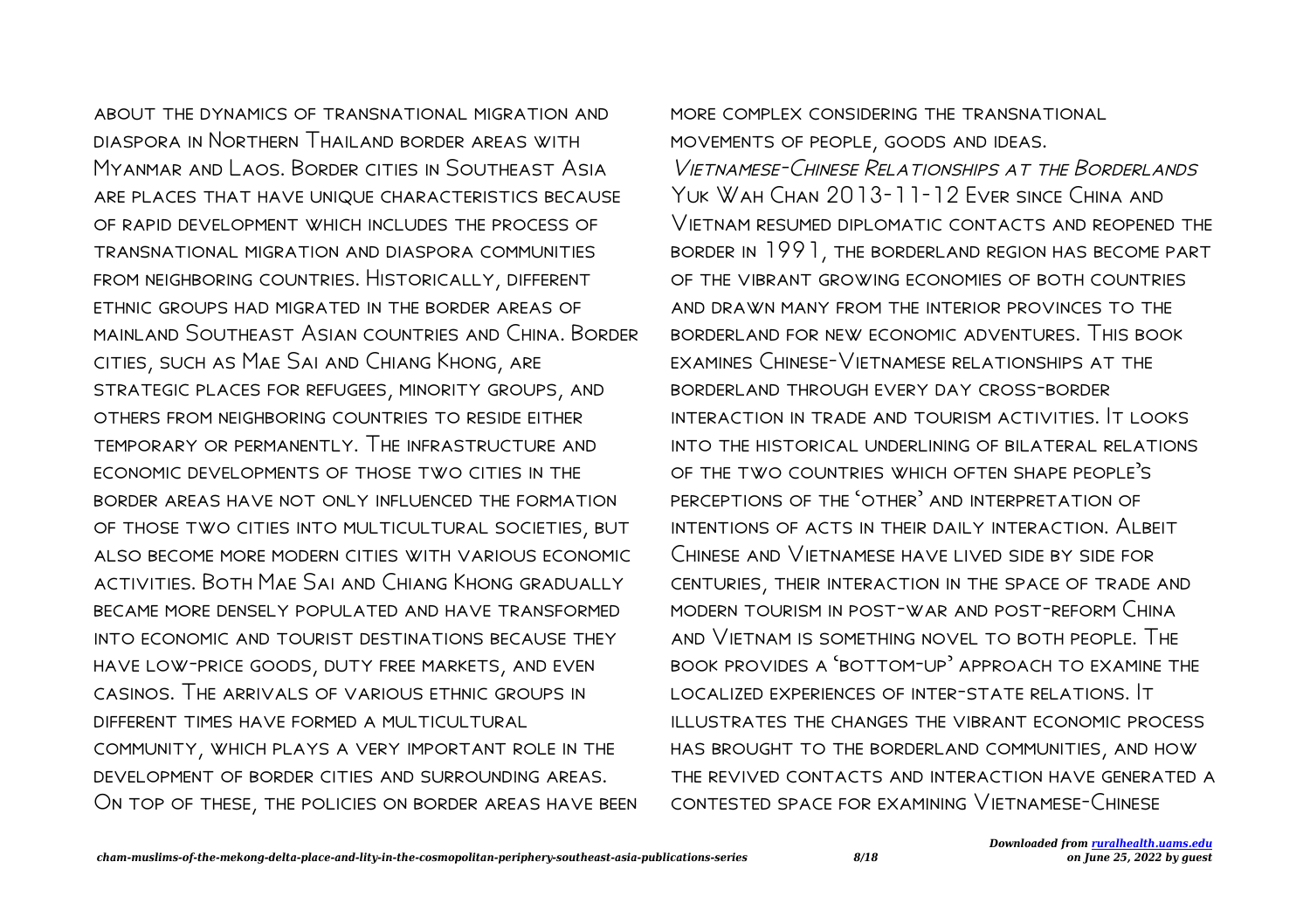relationships and demonstrating trans-border cultural politics. A novel study of the strategic development of the borderland within the new political economy at China-Southeast Asia border region, this book is of interest to academics in the field of Anthropology, Border Studies, Social and CULTURAL STUDIES AND ASIAN STUDIES.

HISTORY WITHOUT BORDERS GEOFFREY C. GUNN 2011-08-01 Astride the historical maritime silk routes linking India to China, premodern East and Southeast Asia can be viewed as a global region in the making over a long period. Intense Asian commerce in spices, silks, and ceramics placed the region in the forefront of global economic history prior to the age of imperialism. Alongside the correlated silver trade among Japanese, Europeans, Muslims, and others, China's age-old tributary trade networks provided the essential stability and continuity enabling a brilliant age of commerce. Though national perspectives stubbornly dominate the writing of Asian history, even powerful state-centric narratives have to be re-examined with respect to shifting identities and contested boundaries. This book situates itself in a new genre of writing on borderland zones between nations, especially prior to the emergence of the modern nation-state. It highlights the role of

civilization that developed along with global trade in rare and everyday Asian commodities, raising a range of questions regarding unequal development, intraregional knowledge advances, the origins of globalization, and the emergence of new Asian hybridities beyond and within the conventional boundaries of the nation-state. Chapters range over the intra-Asian trade in silver and ceramics, the Chinese junk trade, the rise of European trading companies as well as diasporic communities including the historic Japan-towns of Southeast Asia, and MANY TYPES OF TECHNOLOGY EXCHANGES. WHILE SOME readers will be drawn to thematic elements, this book can be read as the narrative history of the making of a coherent East-Southeast Asian world long before the modem period.

## Asian American Religious Cultures [2 volumes]

Jonathan H. X. Lee 2015-09-01 A resource ideal for students as well as general readers, this twovolume encyclopedia examines the diversity of the Asian American and Pacific Islander spiritual experience. • Covers both common motifs in Asian American religious culture, such as Chinese New Year festivals and mortuary rituals, as well as many newly established faith traditions • Contains entries on rarely addressed topics within Asian American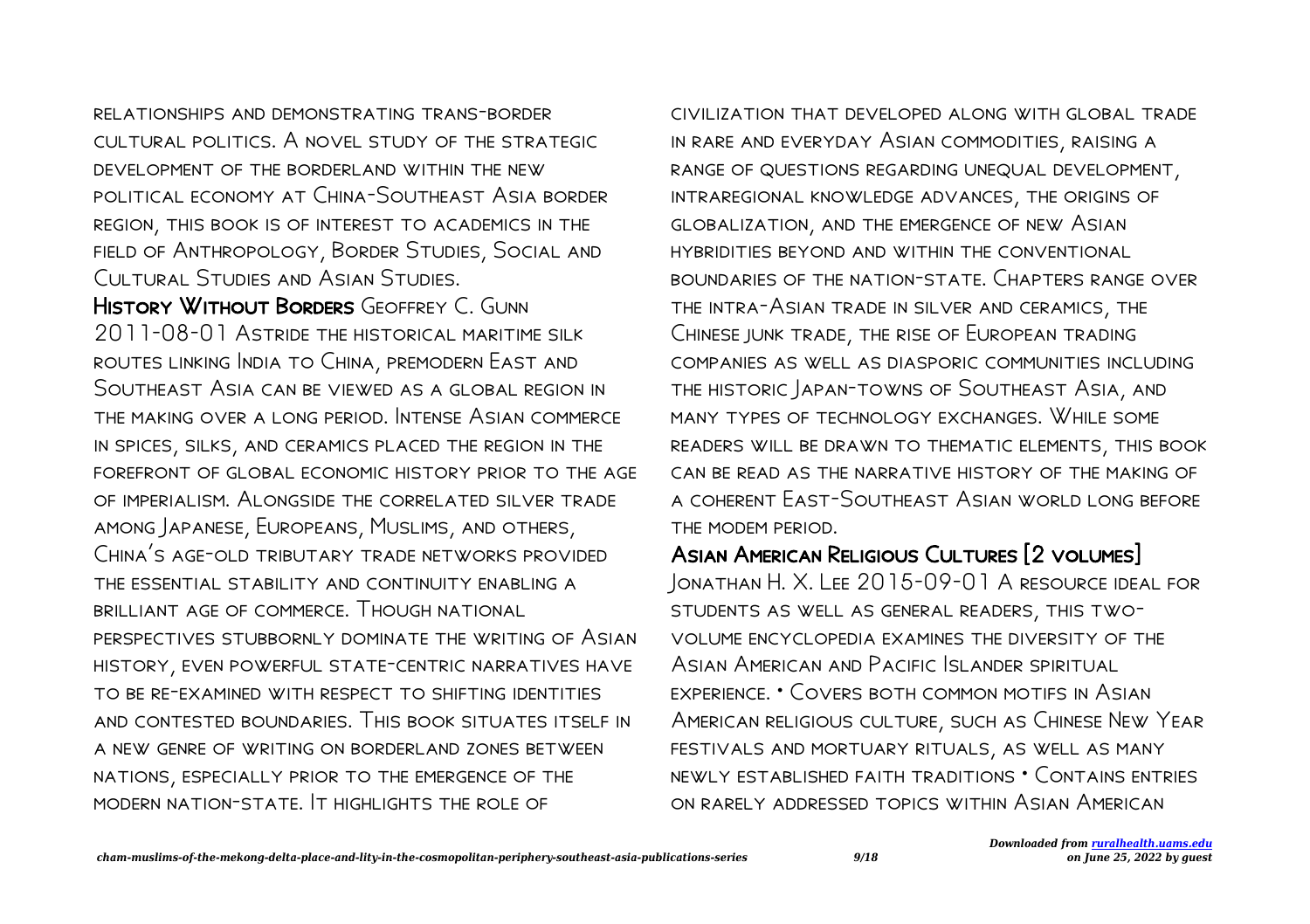#### religion, such as Hezhen Shamanism

A Journey of Ethnicity Rie Nakamura 2020-05-05 The Cham people are thought to be descendants of the kingdoms of Champa located in central Vietnam between the 2nd and 19th centuries. Champa was one of the oldest Hinduinized kingdoms in Southeast Asia, and became prosperous through maritime trades and its high quality eaglewood from the central highlands made it famous. However, Champa disappeared from the political map of Southeast Asia after its defeats against the Vietnamese southward expansion. The Cham are now one of the 54 staterecognized national ethnic groups, but Champa's ancient brick structures and temples scattered along central Vietnam attest to its previous glory. Champa adapted a number of foreign religions such as Hinduism, Buddhism and Islam in the course of its history, which made its culture and tradition rich and unique. This book is about a journey of understanding WHAT IT MEANS TO BE CHAM IN THE SOCIAL REPUBLIC OF Vietnam. It is based on field studies in various Cham villages in three different localities: namely, the south central coast area, Ho Chi Minh City and the Mekong Delta region. It is grounded in information gathered through prolonged interactions with Cham individuals over recent decades. The book stresses the

complexity of Cham communities and the diversity and dynamics of the Cham's understanding of who they are. It provides a comprehensive picture of Cham communities and the situation of ethnic minority people of Vietnam in general.

Figures of Southeast Asian Modernity Joshua Barker 2013-07-31 We live in a world populated not just by individuals but by figures, those larger-than-life people who in some way express and challenge our conventional understandings of social types. This innovative and collaborative work takes up the wide range of figures that populate the social and cultural imaginaries of contemporary Southeast Asia—some familiar only in specific places, others recognizable across the region and even globally. It puts forward a series of ethnographic portraits of figures that represent and give voice to something larger than themselves, offering a view into social life that is at once highly particular and general. They include the Muslim Television Preacher in Indonesia, Miss Beer Lao, the Rural DJ in Thailand, the Korean Soap Opera Junkie in Burma, the Filipino Seaman, and the Photo Retoucher in Vietnam. Figures of Southeast Asian Modernity brings together the fieldwork of over eighty scholars and covers the nine major countries of the region: Burma (Myanmar),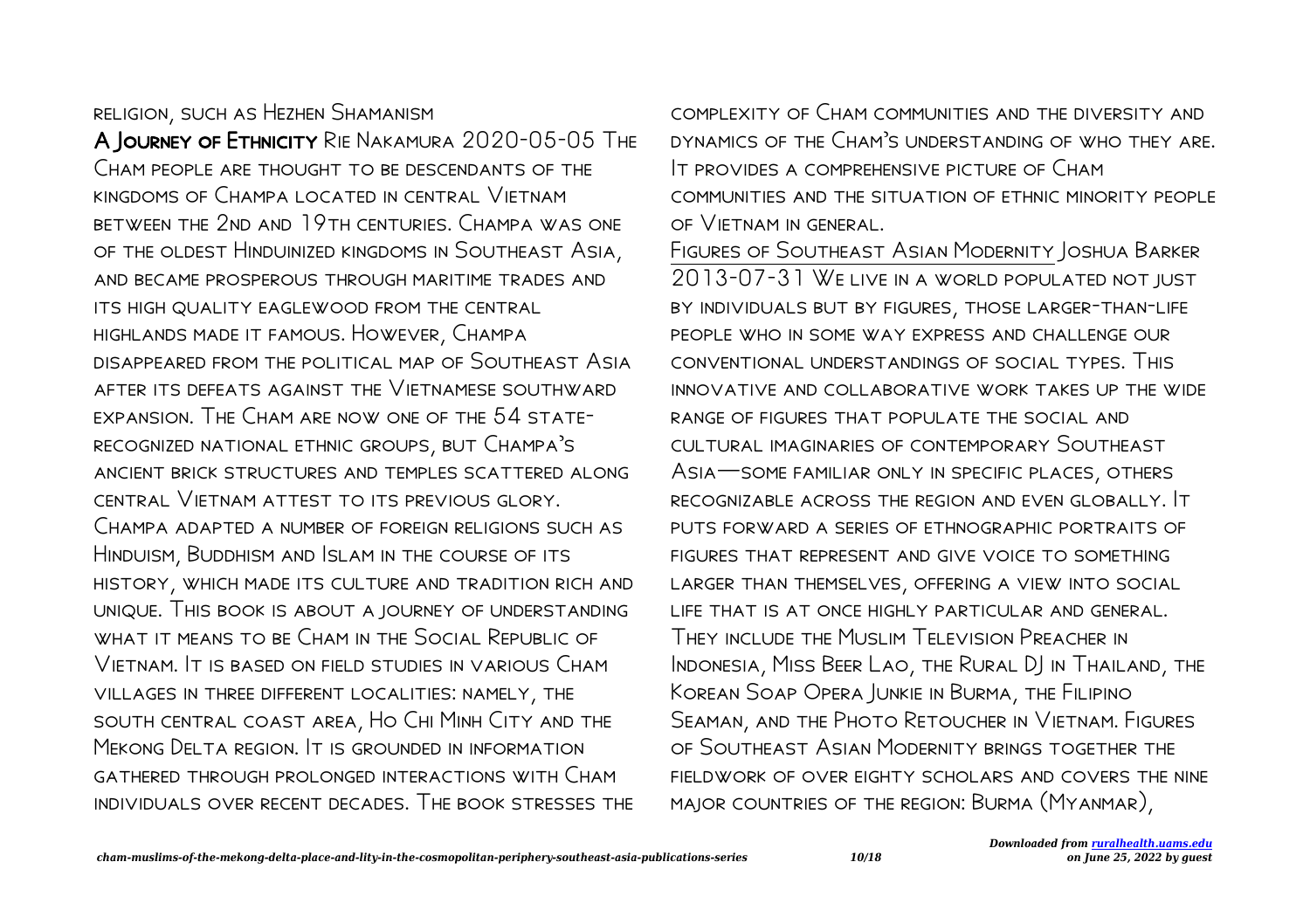Cambodia, Indonesia, Laos, Malaysia, the Philippines, Singapore, Thailand, and Vietnam. An introduction outlines important social transformations in Southeast Asia and key theoretical and METHODOLOGICAL INNOVATIONS THAT RESULT FROM ethnographic attention to the study of key figures. Each section begins with an introduction by a country editor followed by short essays offering vivid and intimate portraits set against the background of contemporary Southeast Asia. The result is a volume that combines scholarly rigor with a meaningful, upto-date portrayal of a region of the world undergoing rapid change. A reference bibliography offers suggestions for further reading. Figures of Southeast Asia Modernity is an ideal teaching tool for introductory classes to Southeast Asia studies, anthropology, and geography.

The Political Economy of Educational Reforms and Capacity Development in Southeast Asia Yasushi Hirosato 2009-02-07 Yasushi Hirosato and Yuto Kitamura Developing countries, including Southeast Asian countries, face an enormous challenge in ensuring equitable access to quality education in the context of deepening globalization and increasing international competition. They must simultaneously meet the goals of Education for All (EFA) at the

basic education level and of developing a more sophisticated workforce required by the knowledgebased economy at the post-basic, especially tertiary, education level. To meet this challenge, developing countries need to reform/renovate their education systems and service deliveries as an integral part of national development. However, most of them have not yet fully developed the individual, institutional, and system capacities in undertaking necessary education reforms, especially under decentralization and privatization requiring new roles at various (central and local, or public and private) levels of administration and stakeholders. Provided that an ULTIMATE VISION OF EDUCATIONAL DEVELOPMENT AND cooperation in the twenty-first century would be to develop indigenous capacity in engineering education reforms, this book analyzes the overall education reform context and capacity, including the status of sector program support using the sector-wide approach (SWAp)/program-based approach (PBA) in developing countries. We also address how different stakeholders have been interacting in order to promote equitable access to quality education, particularly from the perspectives of capacity development under the system of decentralization. Resilience and the Localisation of Trauma in Aceh,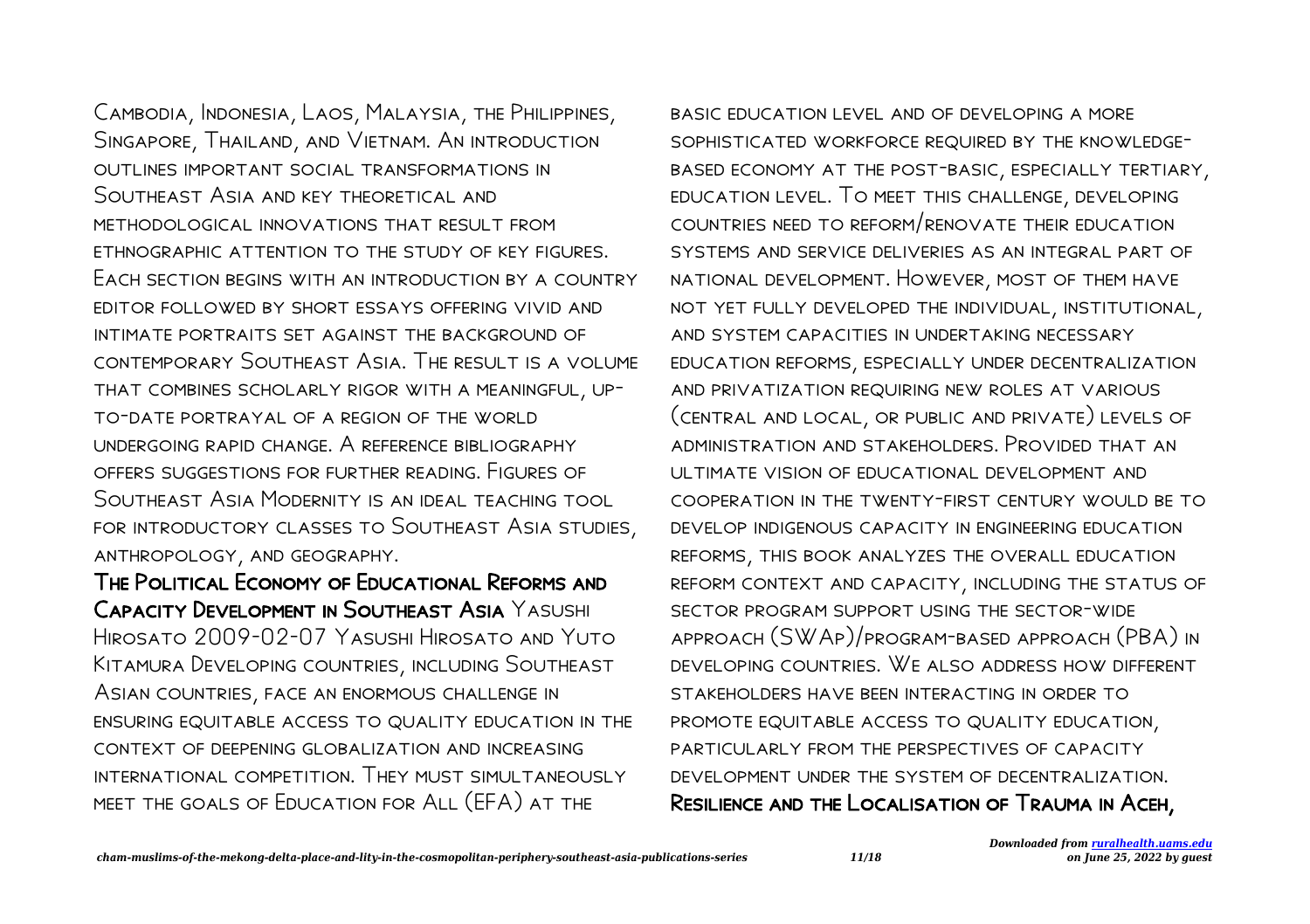INDONESIA CATHERINE SMITH 2018 THE GLOBALISATION OF psychiatry has helped shape the way suffering and recovery is experienced in Aceh, Indonesia, a region with a long history of violent conflict. In this book, Catherine Smith examines the global reach of the contested yet compelling concept of trauma, which has expanded well beyond the bounds of therapeutic practice to become a powerful cultural idiom shaping the ways social actors understand the effects of violence and imagine possible responses to suffering. In Aceh, conflict survivors have incorporated the globalised concept of trauma into local languages, healing practices and political imaginaries. The incorporation of this globalised idiom of distress into the Acehnese medical-moral landscape provides an ethnographic perspective on suffering and recovery, and contributes to contemporary debates about the globalisation of psychiatry and its ongoing expansion outside the domain of medicine.

Tides of Empire Courtney Work 2020-07-01 At the forested edge of Cambodia's development frontier, the infrastructures of global development engulf the land and existing social practices like an incoming tide. Cambodia's distinctive history of imperial surge and rupture makes it easier to see the remains of earlier tides, which are embedded in the physical landscape,

and also floating about in the solidifying boundaries of religious, economic, and political classifications. Using stories from the hybrid population of settlerfarmers, loggers, and soldiers, all cutting new social realities from the water and the land, this book illuminates the contradictions and continuities in WHAT THE AUTHOR SUGGESTS IS THE FINAL TIDE OF EMPIRE. THE BUDDHA ON MECCA'S VERANDAH IRVING CHAN JOHNSON 2013-01-10 THE BUDDHA ON MECCA'S VERANDAH examines the many ways in which people living along an international border negotiate their ethnic, cultural, and political identities. This ethnography of a small community of Thai Buddhists in the Malaysian state of Kelantan draws on rich, original vignettes to show how issues such as territoriality, identity, and power frame the experiences of borderland residents. Although the Thai represent less than 10 percent of the Kelantan population, they are vocal about their identity as non-Muslim, non-Malay citizens. They have built some of the world's largest Buddhist statues in their tiny villages, in a state that has traditionally been a seat of Islamic governance. At the same time, the Thai grapple with feelings of social and political powerlessness, being neither Thai citizens nor Muslim Malaysians. This thoughtful study offers new perspectives and challenges the classical definition of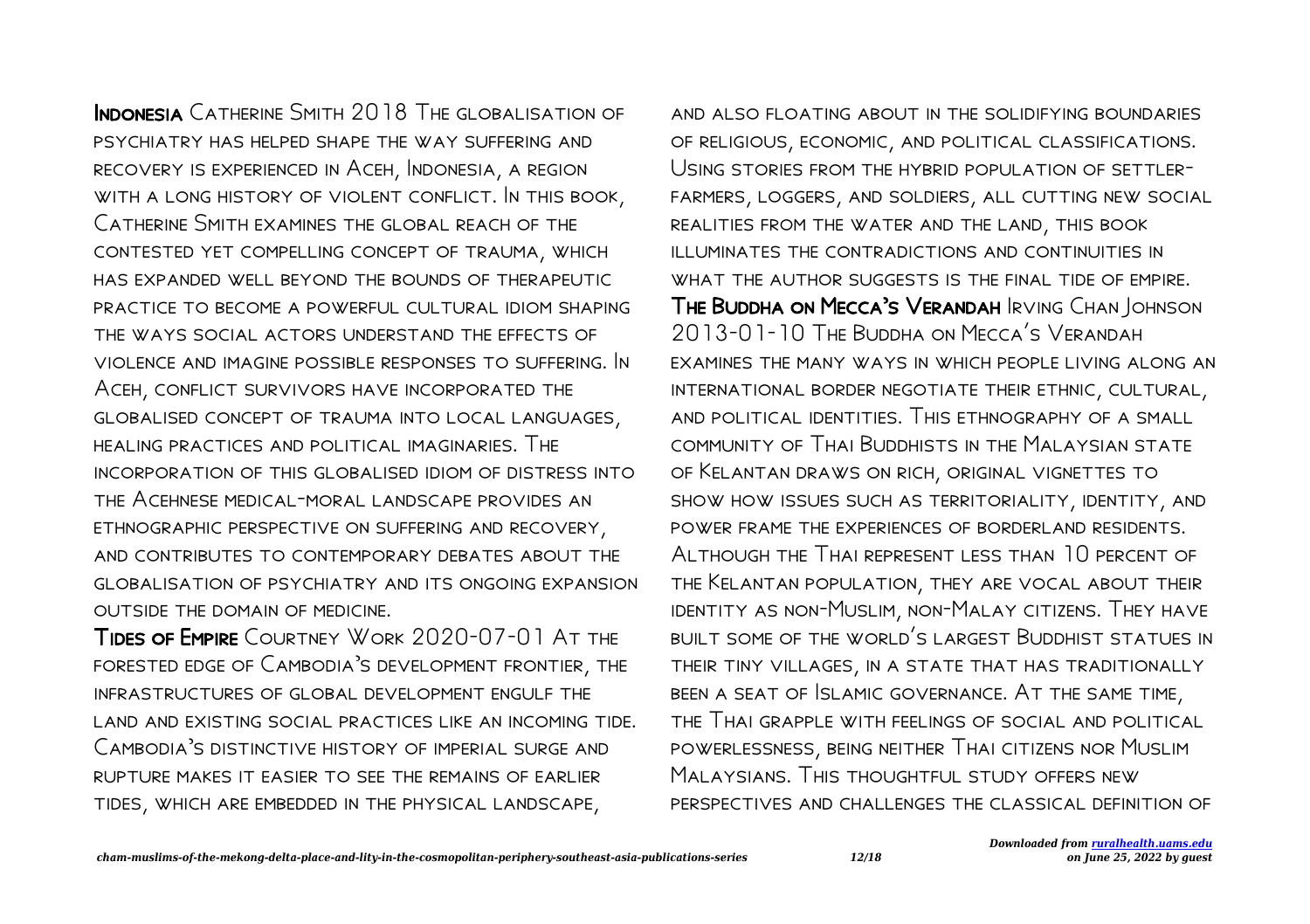boundaries and borders as spaces that enforce separation and distance. With insights applicable to comparative border and frontier studies around the world, The Buddha on Mecca's Verandah will appeal not only to anthropologists but also to specialists in Asian and Southeast Asian studies, cultural geography, religious and ethnic studies, globalization, and cosmopolitanism.

The Handbook of Contemporary Cambodia Katherine Brickell 2016-09-13 Offering a comprehensive overview of the current situation in the country, The Handrook of Contemporary Camrodia provides a broad coverage of social, cultural, political and economic development within both rural and urban contexts during the last decade. A detailed introduction places Cambodia within its global and regional frame, and the handbook is then divided into five thematic sections: Political and Economic Tensions Rural Developments Urban Conflicts Social Processes Cultural Currents The first section looks at the major political implications and tensions that have occurred in Cambodia, as well as the changing parameters of its economic profile. The handbook then highlights the major developments that are unfolding within the rural sphere, before moving on to consider how cities in Cambodia, and particularly Phnom Penh,

have become primary sites of change. The fourth section covers the major processes that have shaped social understandings of the country, and how Cambodians have come to understand themselves in relation to each other and the outside world. Section five analyses the cultural dimensions of Cambodia's current experience, and how identity comes into contact with and responds to other cultural themes. Bringing together a team of leading scholars on Cambodia, the handbook presents an understanding of how sociocultural and political economic processes in the country have evolved. It is a cutting edge and interdisciplinary resource for scholars and students of Southeast Asian Studies, as well as policymakers, sociologists and political scientists with an interest in contemporary Cambodia.

Muslims in Singapore Kamaludeen Mohamed Nasir 2009-09-10 This book examines Muslims in Singapore, analysing their habits, practices and dispositions towards everyday life, and also their role within the broader framework of the secularist Singapore state and the cultural dominance of its Chinese elite, who are predominantly Buddhist and Christian. Singapore has a highly unusual approach to issues of religious diversity and multiculturalism, adopting a policy of deliberately 'managing religions' - including Islam - in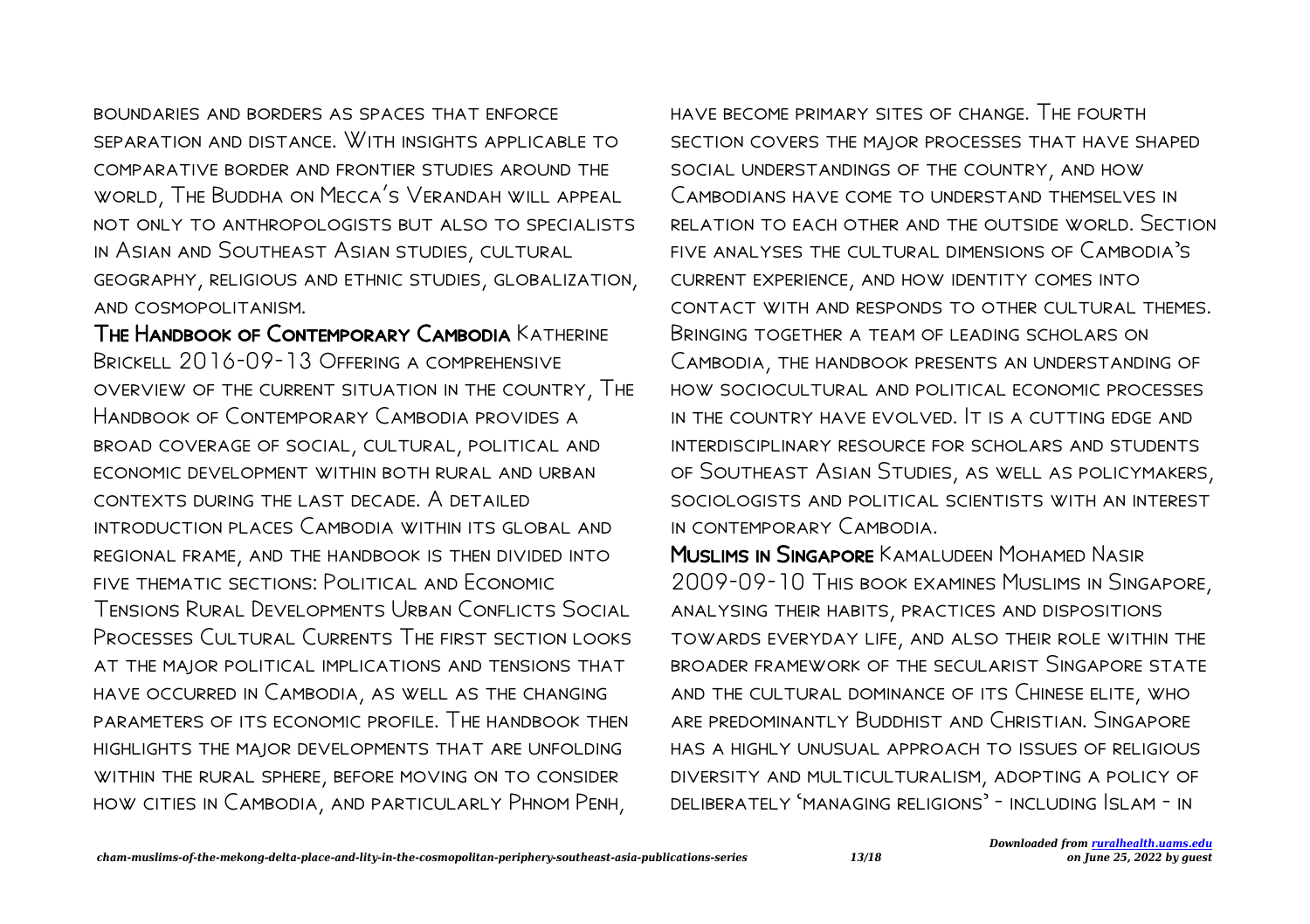an attempt to achieve orderly and harmonious relations between different racial and religious groups. This has encompassed implicit and explicit policies of containment and 'enclavement' of Muslims, and also the more positive policy of 'upgrading' Muslims through paternalist strategies of education, training and improvement, including the modernisation of madrassah education in both content and orientation. This book examines how this system has operated in practice, and evaluates its successes and failures. In particular, it explores the attitudes and reactions of Muslims themselves across all spheres of everyday life, including dining and maintaining halalvigilance; education and dress code; and practices of courtship, sex and marriage. It also considers the impact of wider international developments, including 9/11, FEAR OF TERRORISM AND THE ASSOCIATED stigmatization of Muslims; and developments within Southeast Asia such as the Jemaah Islamiah terrorist attacks and the Islamization of Malaysia and Indonesia. This study has more general implications for political strategies and public policies in multicultural societies that are deeply divided along ethno-religious lines.

## Asian Americans: An Encyclopedia of Social, Cultural, Economic, and Political History [3

volumes] Xiaojian Zhao 2013-11-26 This is the most comprehensive and up-to-date reference work on Asian Americans, comprising three volumes that address a broad range of topics on various Asian and Pacific Islander American groups from 1848 to the present day. • Presents information on Asian Americans and individual Asian ethnic groups that provides comprehensive overviews of the respective groups • Includes special topic entries that contain source information regarding major historical events • Comprises work from a truly outstanding list of contributors that include scholars, journalists, writers, community activists, graduate students, and other specialists • Expands the boundaries of Asian American studies through innovative entries that address transnationalism, gender and sexuality, and inter- and cross-disciplinarity

SHARI<sup>'</sup>A POLITICS ROBERT W. HEENER 2011 ONE OF THE most important developments in Muslim politics in recent years has been the spread of movements calling for the implementation of shari`a or Islamic law. SHARI<sup>'</sup> > > A POLITICS MAPS THE IDEALS AND ORGANIZATION of these movements and examines their implications for the future of democracy, citizen rights, and gender relations in the Muslim world. These studies of eight Muslim-majority societies, and state-of-the-field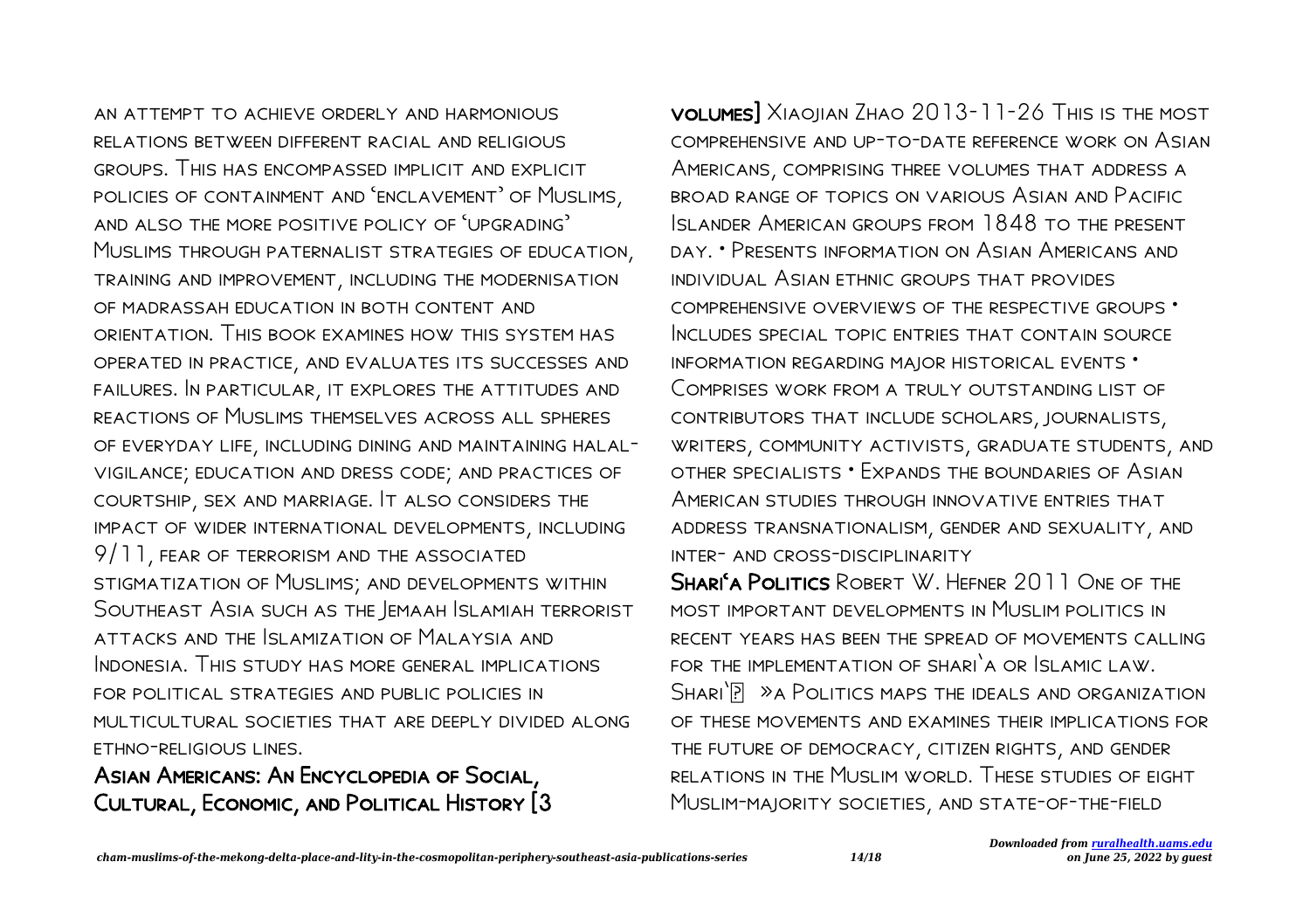reflections by leading experts, provide the first comparative investigation of movements for and against implementation of shari`a. These essays reveal that the Muslim public's interest in shari`a does not spring from an unchanging devotion to received religious tradition, but from an effort to respond to the central political and ethical questions of the  $\mathsf{DAY}$ 

The Minority Muslim Experience in Mainland Southeast Asia John Goodman 2021-07-13 This book examines the lives of the Malay and Cham Muslims in Thailand, Cambodia and Vietnam and examines how they co-exist and live in societies that are dominated by an alternative consensus and are illiberal and nondemocratic in nature. Focusing on two major Muslim communities in Southeast Asia, both of whom live as minorities in societies that are not democratic and have a history of hostility and repression towards non-conforming ideas, the book explains their circumstances, the choices and life decisions they have to make, and how minorities can thrive in an unfriendly, monocultural environment. Based on original field work and research, the author analyses how people LIVE, AND HOW THEY ADAPT TO SOCIETIES WHICH ARE NOT motivated by Western liberal ideals of multiculturalism. The book also offers a unique

perspective on how Islam develops in an environment where it is seen as alien and disloyal. A useful contribution analyzing historical and post-colonial experiences of Muslim minorities and how they survive and evolve over the course of state monopoly in mainland Southeast Asia, this book will be of interest to academics working on Muslim minorities, Asian Religion and Southeast Asian Studies.

The Different aspects of Islamic culture Ali, Abdulrahim 2016-10-17

The Longest Journey Eric Tagliacozzo 2013-03-15 The pilgrimage to Mecca, or Hajj, has been a yearly phenomenon of great importance in Muslim lands for well over one thousand years. Each year, millions of pilgrims from throughout the Dar al-Islam, or Islamic world, stretching from Morocco east to Indonesia, make the trip to Mecca as one of the five pillars of their faith. By the end of the nineteenth century, and the beginning of the twentieth, fully half of all pilgrims making the journey in any given year could come from Southeast Asia. The Longest Journey, spanning eleven modern nation-states and seven centuries, is the first book to offer a history of the Hajj from one of Islam's largest and most important regions.

Native Peoples of the World: An Encylopedia of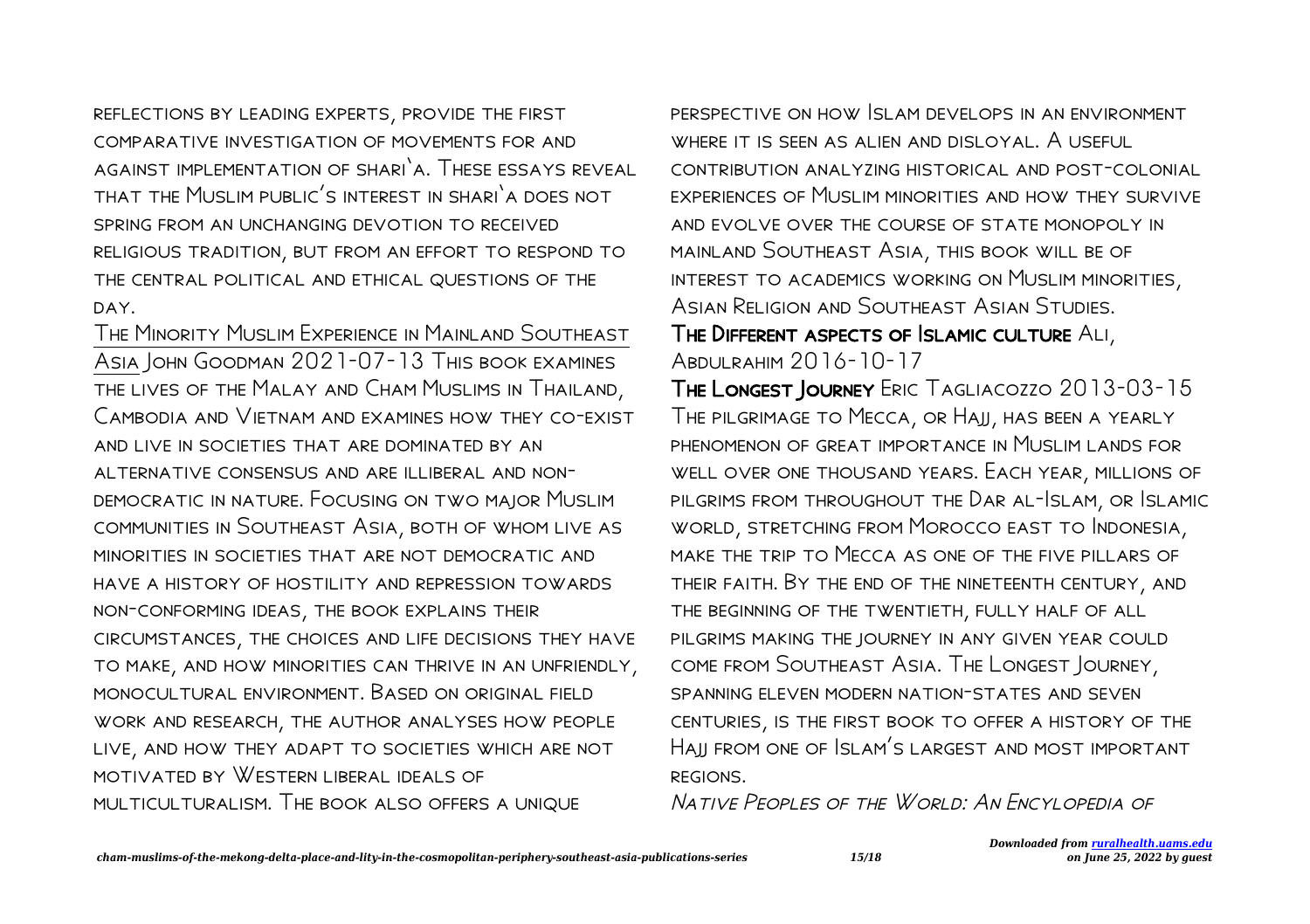Groups, Cultures and Contemporary Issues Steven L. Danver 2015-03-10 This work examines the world's indigenous peoples, their cultures, the countries in which they reside, and the issues that impact these groups.

GOLDEN STATES OF GRACE 2010-11-16 TAKING California as a window into the diversity of religion in America, Golden States of Grace documents marginalized communities at prayer in their own faith traditions. The collection is thoroughly interfaith, introducing us to the nation's only halfway house for addicts self-identified as Jewish, a transsexual gospel choir, a Buddhist community in San Quentin, a MORMON CONGREGATION ORGANIZED BY THE DEAF FOR THE deaf, Latina sex workers worshipping the female folk DEITY SANT<sup>[2]</sup> SIMA MUERTE, AND MORE. DEPICTIONS OF conventional middle-class religion are widely visible in the media, but the American public rarely sees the sacred worlds of society's marginalized: the outcasts, the fallen, those that have been labeled "other" - ironically, those whom religion aims to serve. The poignant stories Nahmias has gathered here cross numerous boundaries and ask difficult questions few outsiders have been willing to pose. CHAM MUSLIMS OF THE MEKONG DELTA PHILIP TAYLOR 2007 This intriguing account of the vigorous

survival of an Islamic community in the strife-torn borderlands of the lower Mekong delta, and of its creative accommodation to the modernising reforms of the Vietnamese government, shows how Islam provides a unifying focus for the Cham people in their diverselyconstituted rural settlements. Although officially regarded as one of Vietnam's nationial minority groups, the multilingual Cham are part of a cosmopolitan, transnational community, and as traders, pilgrims and labour migrants are found throughout mainland Southeast Asia and beyond it. Unmarked Graves Vanessa Hearman 2018-08-15 The anti-communist violence that swept across Indonesia in 1965–66 produced a particularly high death toll in East Java. It also transformed the lives of hundreds of thousands of survivors, who faced decades of persecution, imprisonment and violence. In this book, Vannessa Hearman examines the human cost and community impact of the violence on people from different sides of the political divide. Her major contribution is an examination of the experiences of people on the political Left. Drawing on interviews, archival records, and government and military reports, she traces the lives of a number of individuals, following their efforts to build a base for resistance in the South Blitar area of East Java,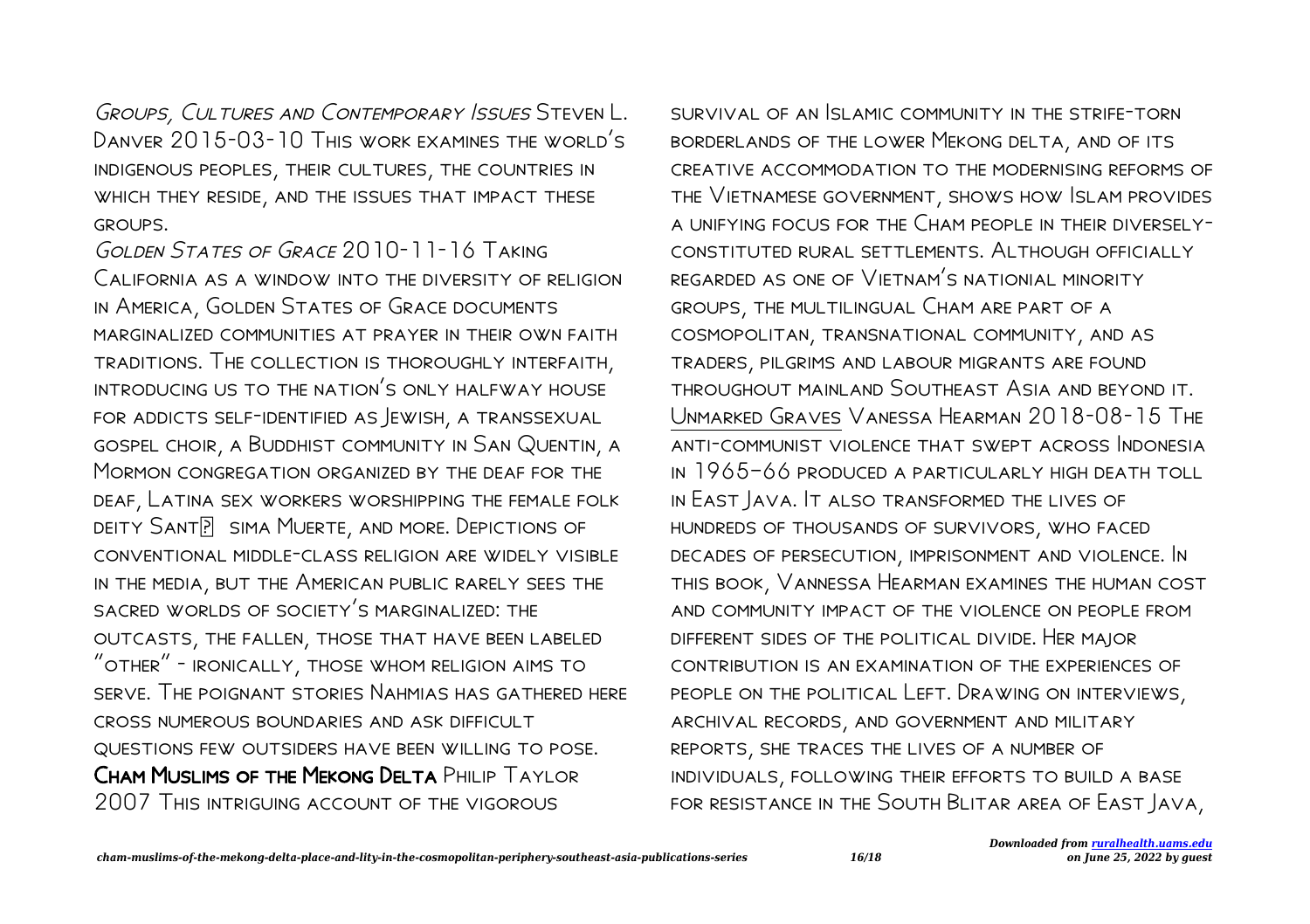and their subsequent journeys into prisons and detention centres, or into hiding and a shadowy underground existence. She also provides a new understanding of relations between the army and its civilian supporters, many of whom belonged to Indonesia's largest Islamic organisation, Nahdlatul Ulama. In recent times, the Indonesian killings have received increased attention, but researchers have struggled to overcome a dearth of available records and the stigma associated with communist party membership. By studying events in a single province and focusing on the experiences of individuals, Hearman has taken a large step toward a better understanding of a fraught period in Indonesia's recent past. MODERNITY AND RE-ENCHANTMENT PHILIP TAYLOR 2008 Representative of a new wave of anthropological research on religion in Vietnam, Modernity and Reenchantment brings together in a single book the LATEST AND BEST RESEARCH AVAILABLE ON THIS TOPIC. ITS lively and original descriptions deftly evoke the burgeoning field of religiosity in contemporary Vietnam. With case studies into a great variety of religious practices, it covers more ground than the small handful of single-authored books currently available on religion in Vietnam.

### The Australian Study of Politics R. Rhodes

2009-11-11 The Australian Study of Politics provides the first comprehensive reference book on the history of the study of politics in Australia, WHETHER DESCRIBED AS POLITICAL STUDIES OR POLITICAL science. It focuses on Australia and on developments since WWII, also exploring the historical roots of each major subfield.

Engaging Colonial Knowledge R. Roque 2011-11-07 PRESENTING A SET OF RICH CASE-STUDIES WHICH demonstrate novel and productive approaches to the study of colonial knowledge, this volume covers British, Danish, Dutch, French, German, Portuguese, and Spanish colonial encounters in Africa, Asia, America and the Pacific, from the sixteenth to the twentieth century.

The Secular in South, East, and Southeast Asia Kenneth Dean 2018-06-13 This innovative edited collection provides a comprehensive analysis of modern secularism across Asia which contests and expands prevailing accounts that have predominantly focused on the West. Its authors highlight that terms like 'secular', 'secularization', and 'secularism' do not carry the same meanings in the very different historical and cultural contexts of Asia. Critiquing Charles Taylor's account of secularism, this book examines what travelled and what not in 'the imperial